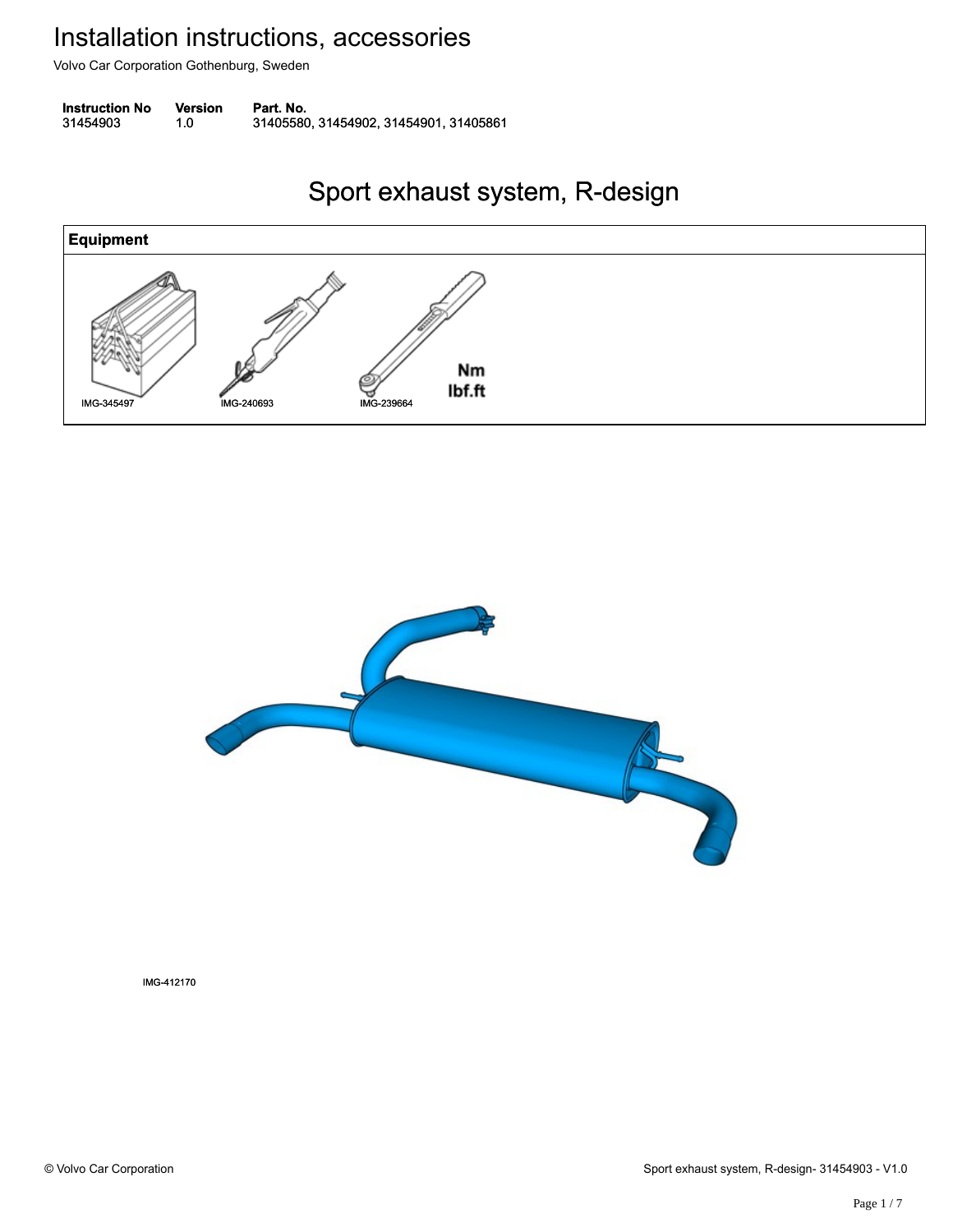Volvo Car Corporation Gothenburg, Sweden

|                        | <b>Information</b>                                                                                                                                                 |
|------------------------|--------------------------------------------------------------------------------------------------------------------------------------------------------------------|
| 1                      | Read through all of the instructions before starting installation.                                                                                                 |
|                        | Notifications and warning texts are for your safety and to<br>minimise the risk of something breaking during installation.                                         |
|                        | Ensure that all tools stated in the instructions are available<br>before starting installation.                                                                    |
|                        | Certain steps in the instructions are only presented in the form of<br>images. Explanatory text is also given for more complicated<br>steps.                       |
|                        | In the event of any problems with the instructions or the<br>accessory, contact your local Volvo dealer.                                                           |
|                        | <b>Conditions</b>                                                                                                                                                  |
| 2                      | Note!                                                                                                                                                              |
|                        | R-design diffuser must be installed on the vehicle.                                                                                                                |
|                        | <b>Color symbols</b>                                                                                                                                               |
| 3<br>5<br>$\mathbf{3}$ | Note!<br>This colour chart displays (in colour print and electronic<br>version) the importance of the different colours used in the<br>images of the method steps. |
|                        | 1. Used for focused component, the component with<br>which you will do something.                                                                                  |
| $\mathbf{2}$<br>4<br>6 | 2. Used as extra colors when you need to show or<br>differentiate additional parts.                                                                                |
|                        | 3. Used for attachments that are to be removed/installed.<br>May be screws, clips, connectors, etc.                                                                |
|                        | 4. Used when the component is not fully removed from<br>the vehicle but only hung to the side.                                                                     |
|                        | 5. Used for standard tools and special tools.                                                                                                                      |
| IMG-363036             | 6. Used as background color for vehicle components.                                                                                                                |
|                        | Removal                                                                                                                                                            |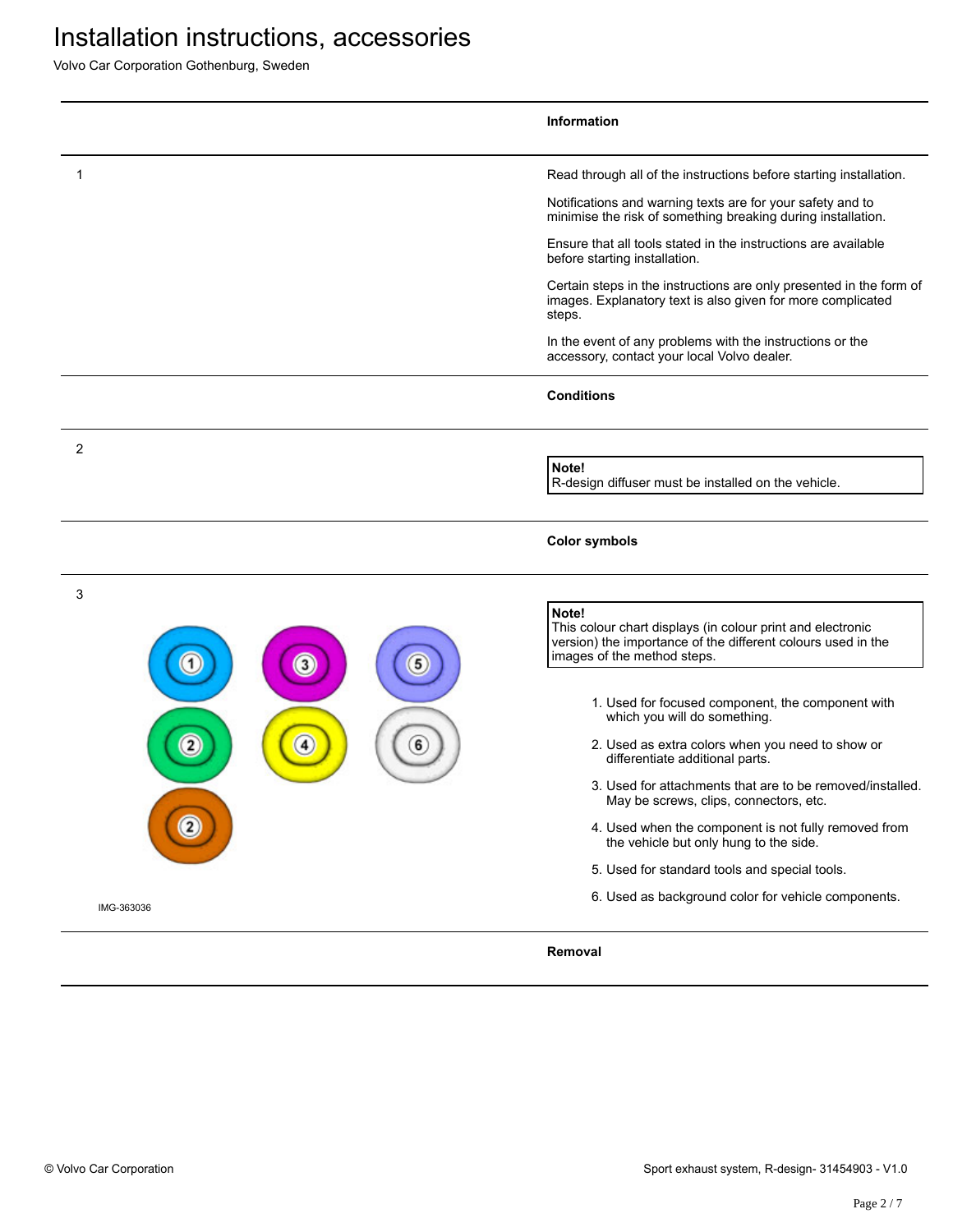Volvo Car Corporation Gothenburg, Sweden



**Note!**

Orientation view

IMG-406830



**Use:** Air-powered keyhole saw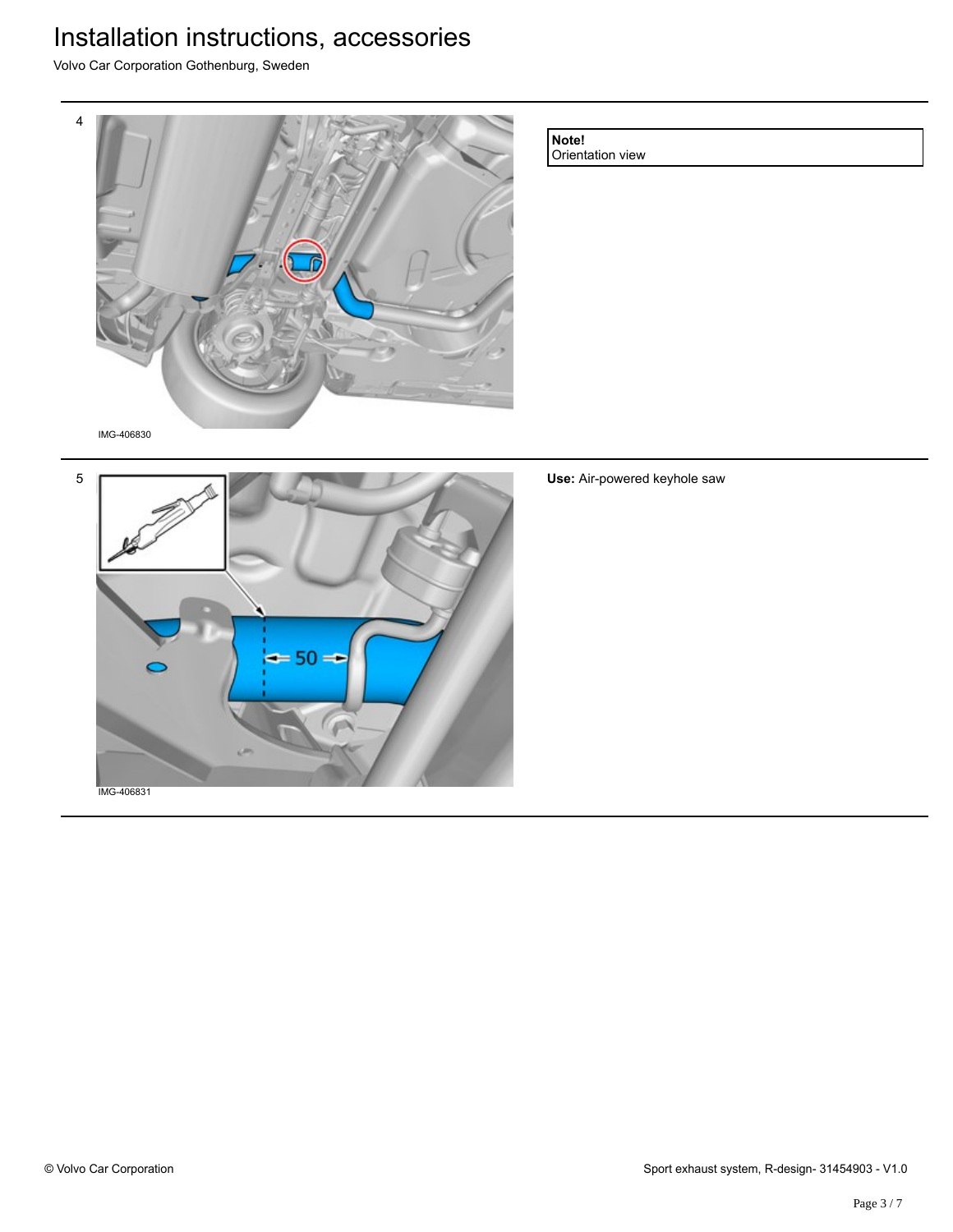Volvo Car Corporation Gothenburg, Sweden



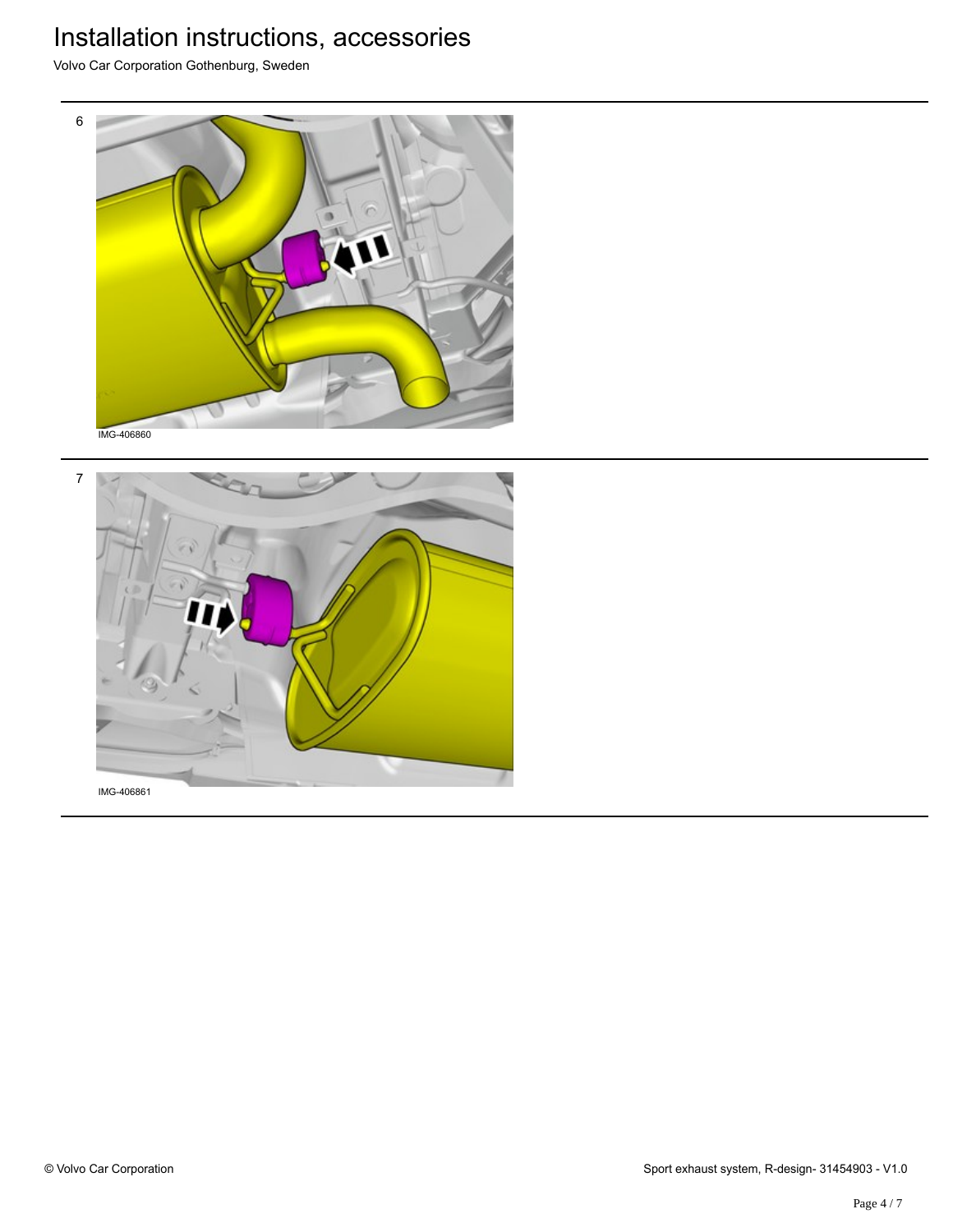Volvo Car Corporation Gothenburg, Sweden



Remove the marked part.

The part is not to be reused.

IMG-406864

9

8

#### **Accessory installation**

Install component that comes with the accessory kit.



IMG-406881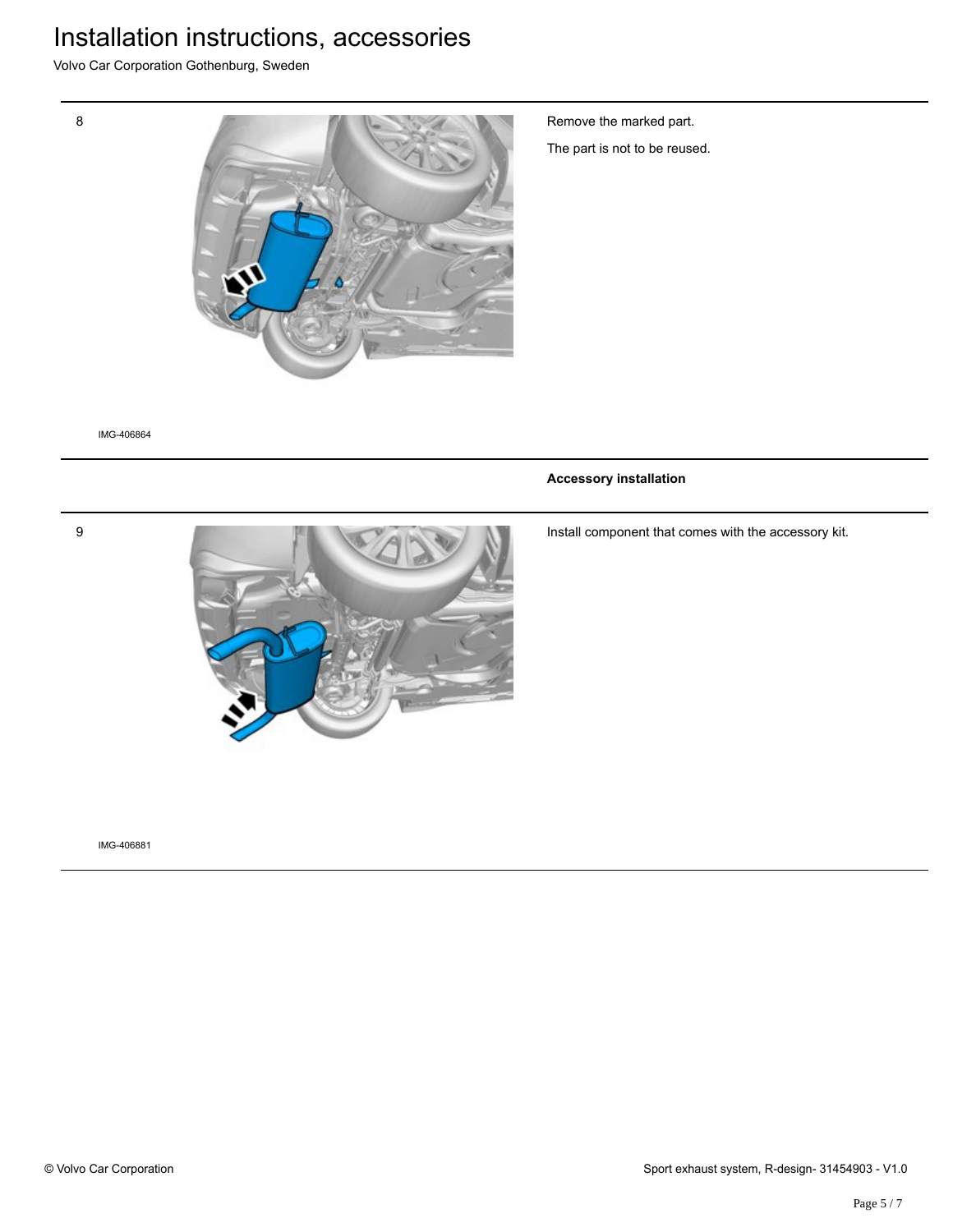Volvo Car Corporation Gothenburg, Sweden